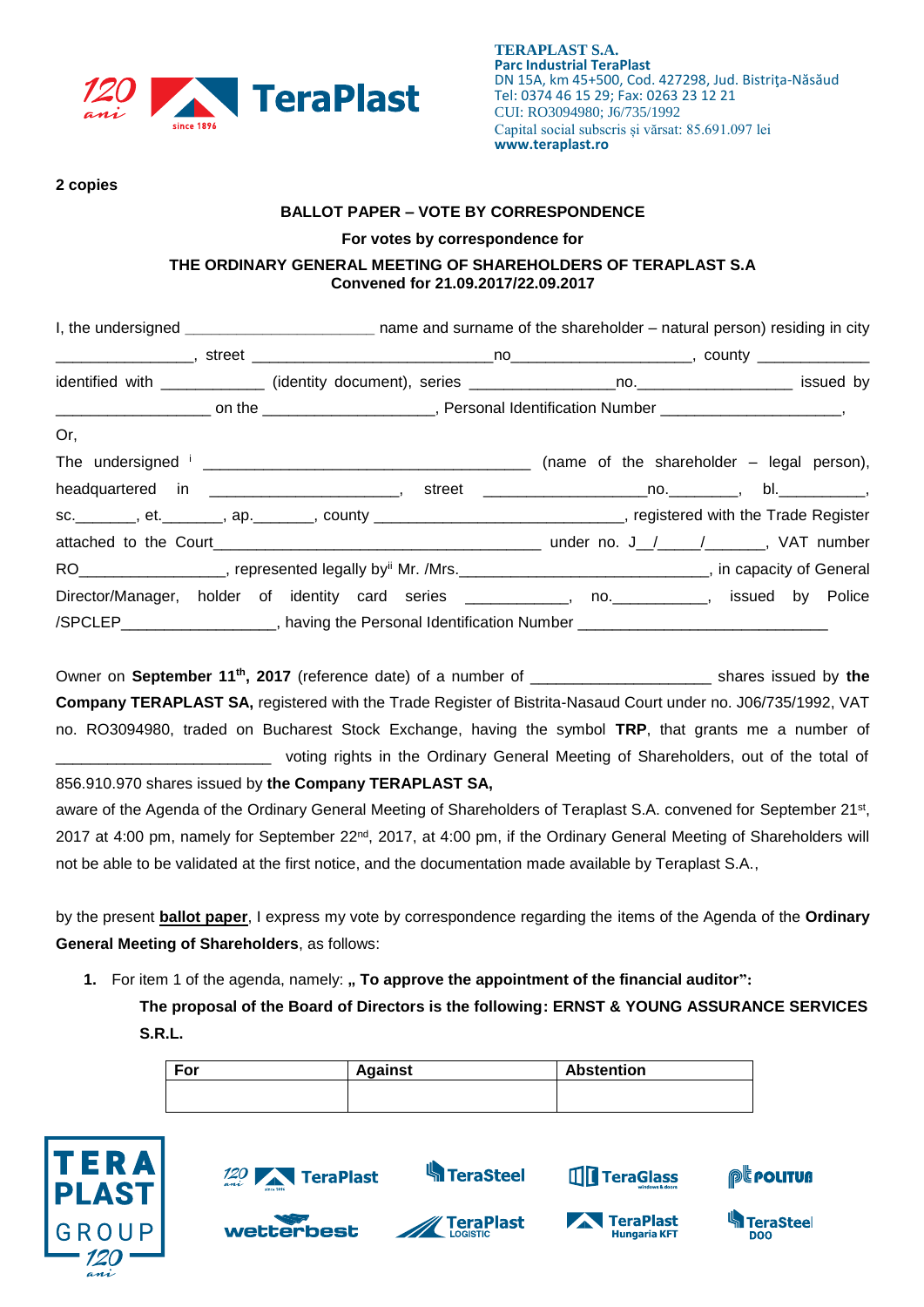

2. For item 2 of the agenda, namely: **" To approve the appointment of the internal auditor**":

**The proposal of the Board of Directors is the following: GENERAL CONSULTING MGI S.R.L.**

| For | <b>Against</b> | <b>Abstention</b> |
|-----|----------------|-------------------|
|     |                |                   |
|     |                |                   |

**3.** For item 3 of the agenda: " To approve the validity period of the financial audit and internal audit **contracts":**

**The proposal of the Board of Directors is the following: 2 (two) years since the approval of the decision by the OGMS for the financial audit contract and 1 (one) year since the approval of the decision by the OGMS for the internal audit contract.** 

| For | <b>Against</b> | <b>Abstention</b> |
|-----|----------------|-------------------|
|     |                |                   |
|     |                |                   |

**4.** For item 4 of the agenda: "**To approve the remuneration of the financial auditor and the internal auditor":**

| For | <b>Against</b> | <b>Abstention</b> |
|-----|----------------|-------------------|
|     |                |                   |
|     |                |                   |

5. For item 5 of the agenda: "To approve the striking off the Trade Register of Bistrita-Năsăud the **mentions concerning the auditor whose appointment will not be extended, if applicable":**

| For | <b>Against</b> | <b>Abstention</b> |
|-----|----------------|-------------------|
|     |                |                   |
|     |                |                   |

6. For item 6 of the agenda: **"To authorize Mrs. Carmen Mirela Pop - CEO, and Mrs. Maria Ioana Birta - CFO, to negotiate and sign for and on behalf of the shareholders the financial and internal audit agreements":**

| ' For | <b>Against</b> | <b>Abstention</b> |
|-------|----------------|-------------------|
|       |                |                   |
|       |                |                   |

**7.** For item 7 of the agenda: "To approve the increase of the total amount of the Investment Plan, **corresponding to the 2017 fiscal year, from RON 84,000,000, approved by the EGMS Decision no. 1/27.04.2017, to RON 96,000,000":**

| For | <b>Against</b> | Abstention |
|-----|----------------|------------|
|     |                |            |





wetterbest



**S**TeraSteel



TeraGlass



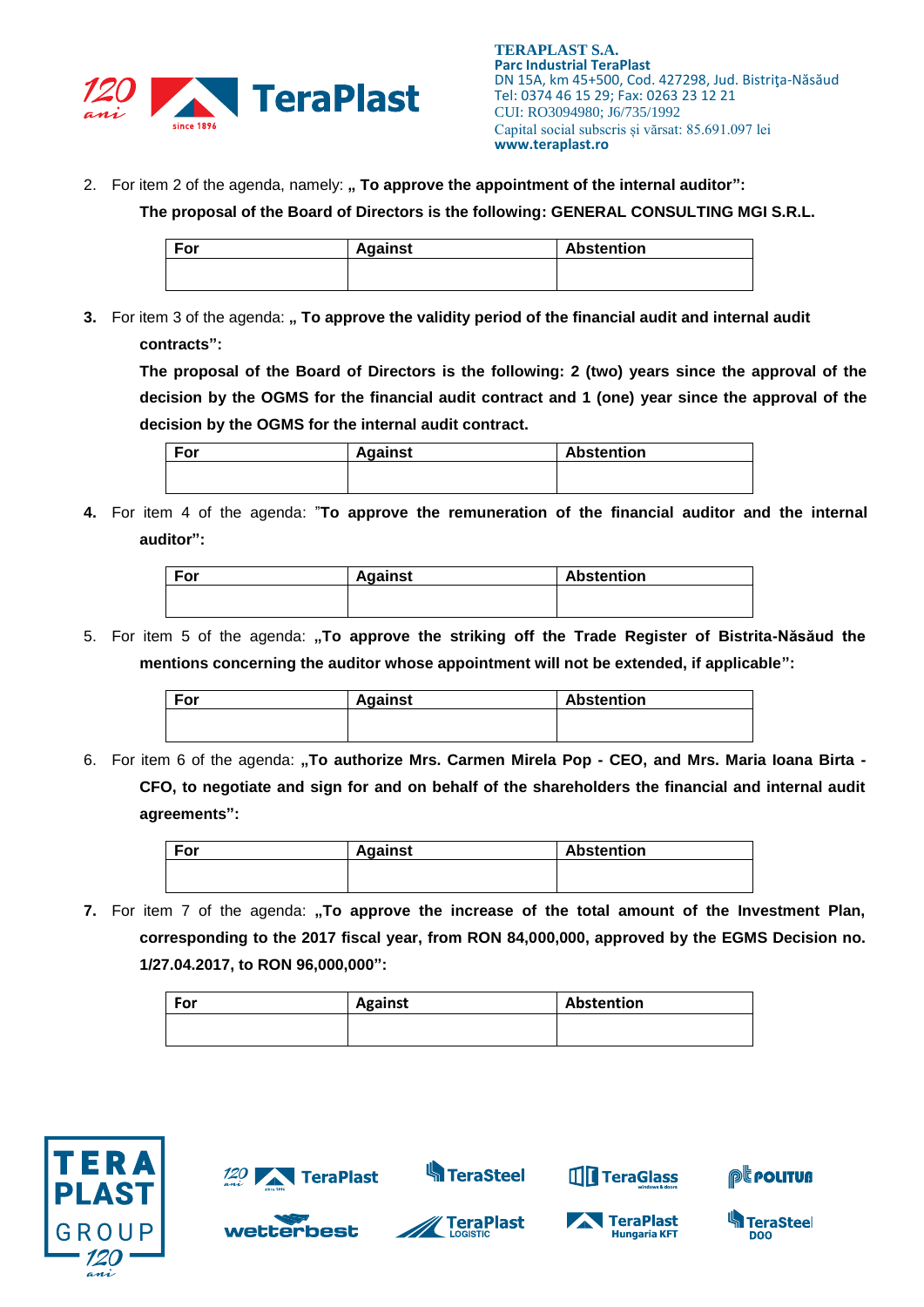

**8.** For item 8 of the agenda: "To establish the registration date when the shareholders affected by the **decisions adopted by the Ordinary General Meeting of Shareholders shall be identified. The Board of Directors suggests the date of October 12th 2017":**

| <b>For</b> | <b>Against</b> | Abstention |
|------------|----------------|------------|
|            |                |            |

**9.** For item 9 of the agenda: **"To approve the date of October 11th 2017 as "ex-date", namely the date previous to the registration date when the financial instruments, subject of the decisions of the corporate bodies, are transacted without the rights resulting from such decision, pursuant to Article 2 letter f) of the Regulation no. 6/2009 on the exercise of certain rights of the shareholders within the general meetings of the trading companies, as amended and completed by Regulation no. 13/2014 on the amendment and completion of certain regulations issued by the Security National Board (hereinafter referred to as NSC Regulation no. 6/2009)":**

| For | <b>Against</b> | <b>Abstention</b> |
|-----|----------------|-------------------|
|     |                |                   |

10. For item 10 of the agenda: "**To authorize the Chairman of the Board of Directors, Mr. Dorel Goia, to sign, for and on behalf of all the shareholders present at the meeting, the OGMS Decision":**

| <b>For</b> | <b>Against</b> | <b>Abstention</b> |
|------------|----------------|-------------------|
|            |                |                   |
|            |                |                   |

11. For item 11 of the agenda: "To authorize the company's legal adviser, Mrs. Diana Octavia Bretfelean, **holder of ID card series X.B. no. 515915, to do everything that is necessary as to record the OGMS Decision at the Trade Register of Bistrita-Nasaud Court, and to publish such decision in the Official Gazette of Romania, Section 4":**

| For | <b>Against</b> | <b>Abstention</b> |
|-----|----------------|-------------------|
|     |                |                   |
|     |                |                   |

# **Please find hereby attached a copy of the valid ID card<sup>ii</sup>/a copy of the registration certificate<sup>iv</sup>.**

**Note: Will be marked with "X" the box corresponding to the vote. The other boxes will not be filled in with any mark.** 

This ballot paper was drawn up in accordance with the provisions of Law no. 200424/2017 on the issuers of financial instruments and market operations, the NSC Regulation no. 1/2006, amended by the NSC Regulation no. 31/2006, as well as the NSC Regulation no.6/2009.